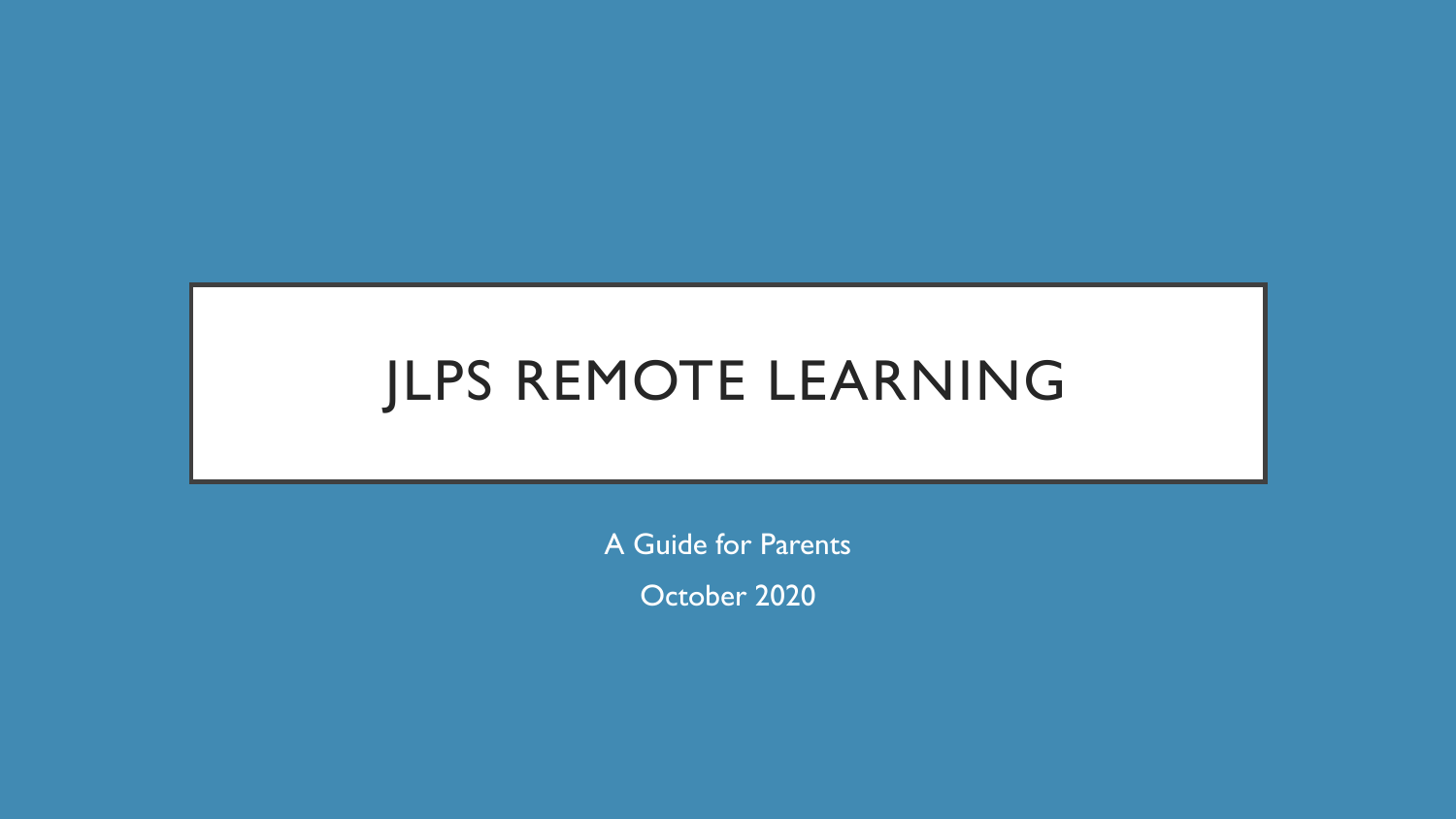### GOVERNMENT REQUIREMENTS

# From 22nd October…

*Where a class, group or a small number of pupils need to self-isolate, or local restrictions require pupils to remain at home, we expect schools to have the capacity to offer immediate remote education.*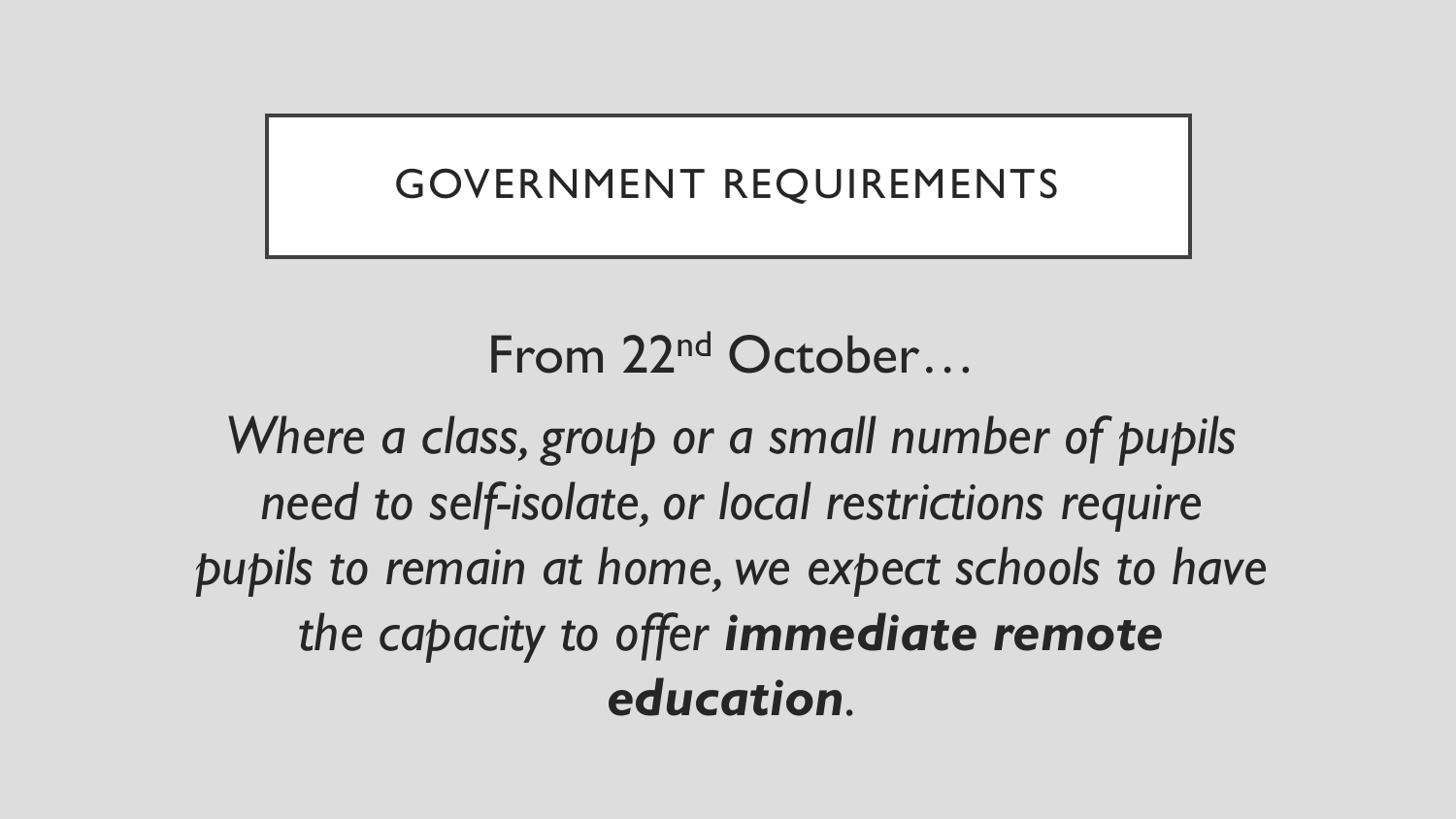### SCHOOLS ARE EXPECTED TO…

- use a **curriculum sequence** that allows access to **highquality online** and **offline resources** and **teaching videos**  and that is **linked to the school's curriculum expectations**
- give access to **high quality remote education resources**
- select the online **tools** that will be **consistently** used across the school in order to allow **interaction, assessment and feedback** and make sure staff are trained in their use
- provide **printed resources**, such as textbooks and workbooks, for pupils who do not have suitable online access.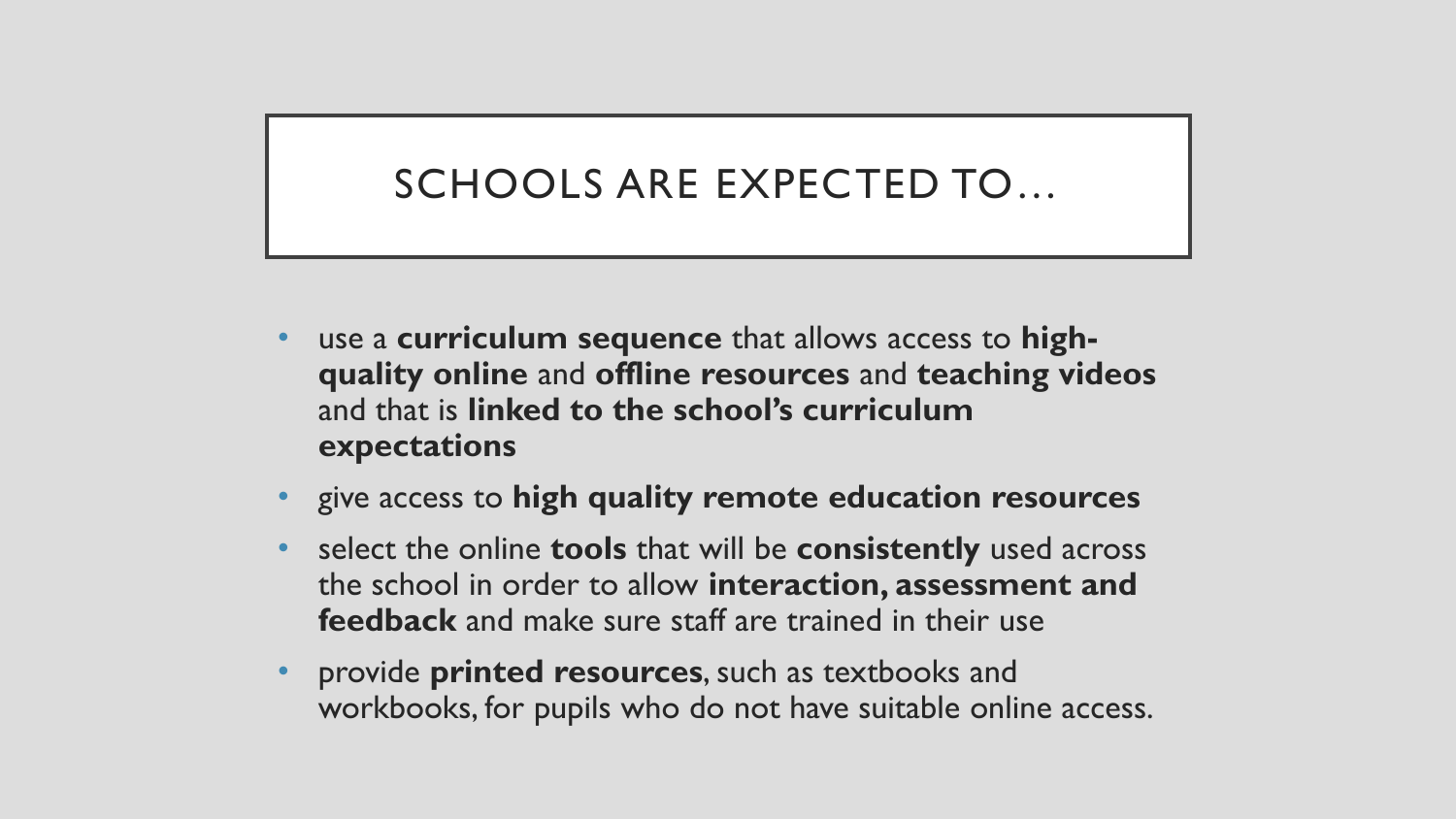## JLPS REMOTE LEARNING PACKAGE

| <b>Before (during national pandemic)</b>                                             | <b>Moving Forward</b>                                                                                                                                                                 |  |  |  |
|--------------------------------------------------------------------------------------|---------------------------------------------------------------------------------------------------------------------------------------------------------------------------------------|--|--|--|
| *Structured year group weekly timetables with<br>suggested activities and links      | *All activities available again from 'Before'<br>column                                                                                                                               |  |  |  |
| Weekly wider curriculum challenges set by Subject<br>Leaders                         | One daily live session via Microsoft Teams from Class<br><b>Teacher</b>                                                                                                               |  |  |  |
| *White Rose videos and accompanying worksheets                                       | One phone call home per week (in the event of a full<br>lockdown or an individual child self-isolating)                                                                               |  |  |  |
| Storytelling via Facebook and Dojo                                                   |                                                                                                                                                                                       |  |  |  |
| <b>Weekly 'Celebration Snapshot' on Dojo Whole</b><br><b>School Story</b>            | Dojo communication with Teachers using private<br>messaging facility                                                                                                                  |  |  |  |
| *Dedicated page on the school website for Remote<br>Learning resources               | Maths and Spelling Shed online practice<br>games/activities (Y1-6)                                                                                                                    |  |  |  |
| *At least one pre-recorded video input per day by a<br>member of the year group team | Please be aware that our remote learning provision will<br>have slight variations according to whether it is individual<br>self-isolation, bubble closure, local lockdown or national |  |  |  |
| *Printed home learning packs (on request)                                            |                                                                                                                                                                                       |  |  |  |
| Year group email addresses for curriculum enquiries                                  | lockdown.                                                                                                                                                                             |  |  |  |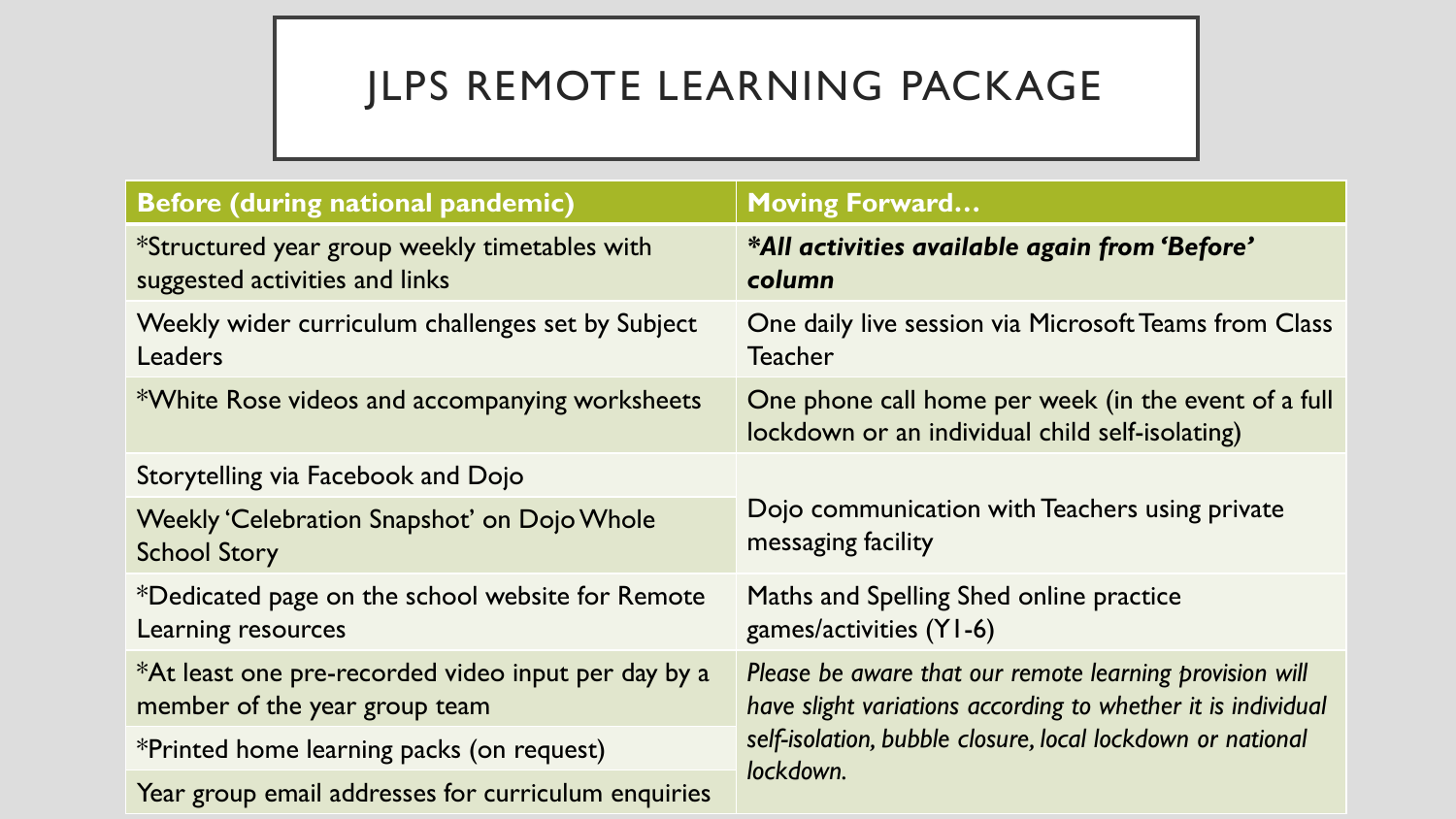The Remote Learning Overview will outline the online resources available to the children during their lockdown/isolati on period. This will be a mix of pre recorded inputs, live learning, games/activities and Oak **National** Academy video links.

#### REMOTE LEARNING OVERVIEW

|                     |                                                                                                                                                                                                                             |                                                           | Joy Lane Primary School<br><b>Year Group:</b><br><b>KS2 Remote Learning Overview: DATE</b> |                                                      |  |                                               |
|---------------------|-----------------------------------------------------------------------------------------------------------------------------------------------------------------------------------------------------------------------------|-----------------------------------------------------------|--------------------------------------------------------------------------------------------|------------------------------------------------------|--|-----------------------------------------------|
|                     |                                                                                                                                                                                                                             |                                                           | This is an overview of our suggested online remote learning activities.                    |                                                      |  |                                               |
|                     | Monday                                                                                                                                                                                                                      | Tuesday                                                   | Wednesday                                                                                  | Thursday                                             |  | Friday                                        |
| Writing             | <b>Microsoft Teams live</b><br>lesson at TIME                                                                                                                                                                               | <b>Microsoft Teams live</b><br>lesson at                  | Microsoft Teams live<br>lesson at                                                          | Microsoft Teams live<br>lesson at                    |  | <b>Microsoft Teams live</b><br>lesson at      |
|                     | Focus:                                                                                                                                                                                                                      | Focus:                                                    | Focus:                                                                                     | Focus:                                               |  | Focus:                                        |
| <b>Spellings</b>    | Rule of the week:<br>Spelling word list:                                                                                                                                                                                    |                                                           |                                                                                            |                                                      |  |                                               |
|                     |                                                                                                                                                                                                                             | Find Spelling Shed assignments at https://play.edshed.com |                                                                                            |                                                      |  |                                               |
| Reading             | Audible Stories: https://stories.audible.com/discovery<br>Oxford Owl: https://www.oxfordowl.co.uk/<br>Epic! https://www.getepic.com/                                                                                        |                                                           |                                                                                            |                                                      |  |                                               |
|                     | Dojo pre-recorded<br>lesson available at<br><b>TIME</b>                                                                                                                                                                     | Dojo pre-recorded<br>lesson available at <b>TIME</b>      | Dojo pre-recorded lesson<br>available at <b>TIME</b>                                       | Dojo pre-recorded lesson<br>available at <b>TIME</b> |  | Dojo pre-recorded lesson<br>available at TIME |
|                     | Focus:                                                                                                                                                                                                                      | Focus:                                                    | Focus:                                                                                     | Focus:                                               |  | Focus:                                        |
| Maths               | <b>White Rose Maths:</b><br>Copy and paste link to<br>daily lesson                                                                                                                                                          | <b>White Rose Maths:</b>                                  | <b>White Rose Maths:</b>                                                                   | <b>White Rose Maths:</b><br><b>White Rose Maths:</b> |  |                                               |
|                     | Times Tables Rock Stars: https://play.ttrockstars.com/auth/school/student<br>White Rose worksheets: https://www.joylane.kent.sch.uk/home-learning-maths<br>Find follow-up Maths Shed assignments at https://play.edshed.com |                                                           |                                                                                            |                                                      |  |                                               |
| Science             | https://classroom.thenational.academy/subjects-by-key-stage<br>Choose appropriate unit and copy link to the lesson and overview of learning.                                                                                |                                                           |                                                                                            |                                                      |  |                                               |
| <b>Wellbeing/PE</b> | Choose a<br>task/activity/online link for<br>each dav                                                                                                                                                                       |                                                           |                                                                                            |                                                      |  |                                               |

A printed pack will be available that can work **alongside** the **online** activities but also **standalone** (for those without internet/device access)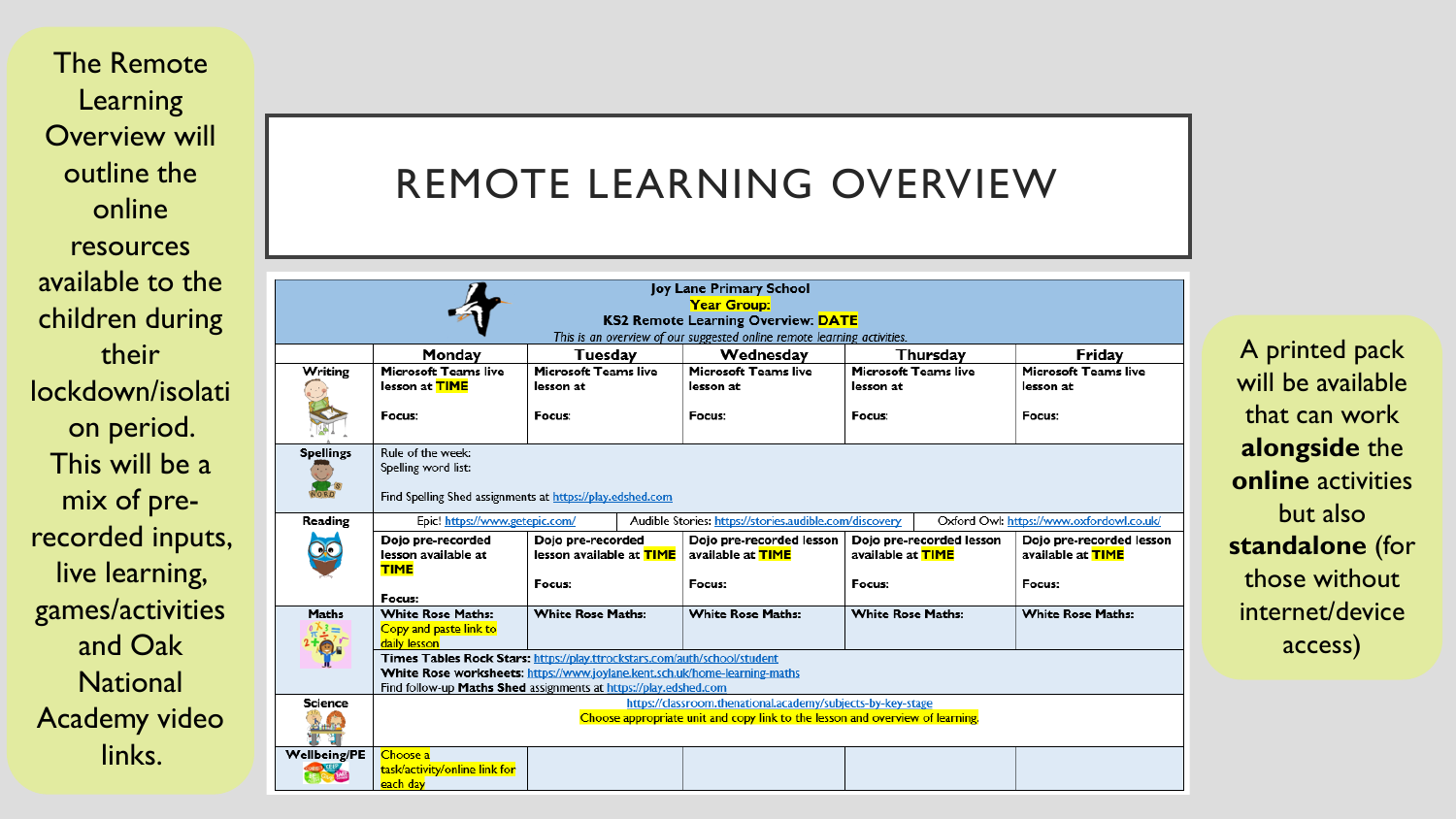#### SCHOOLS SHOULD…

*… recognise that younger pupils and some pupils with SEND may not be able to access remote education without adult support and so schools should work with families to deliver a broad and ambitious curriculum.*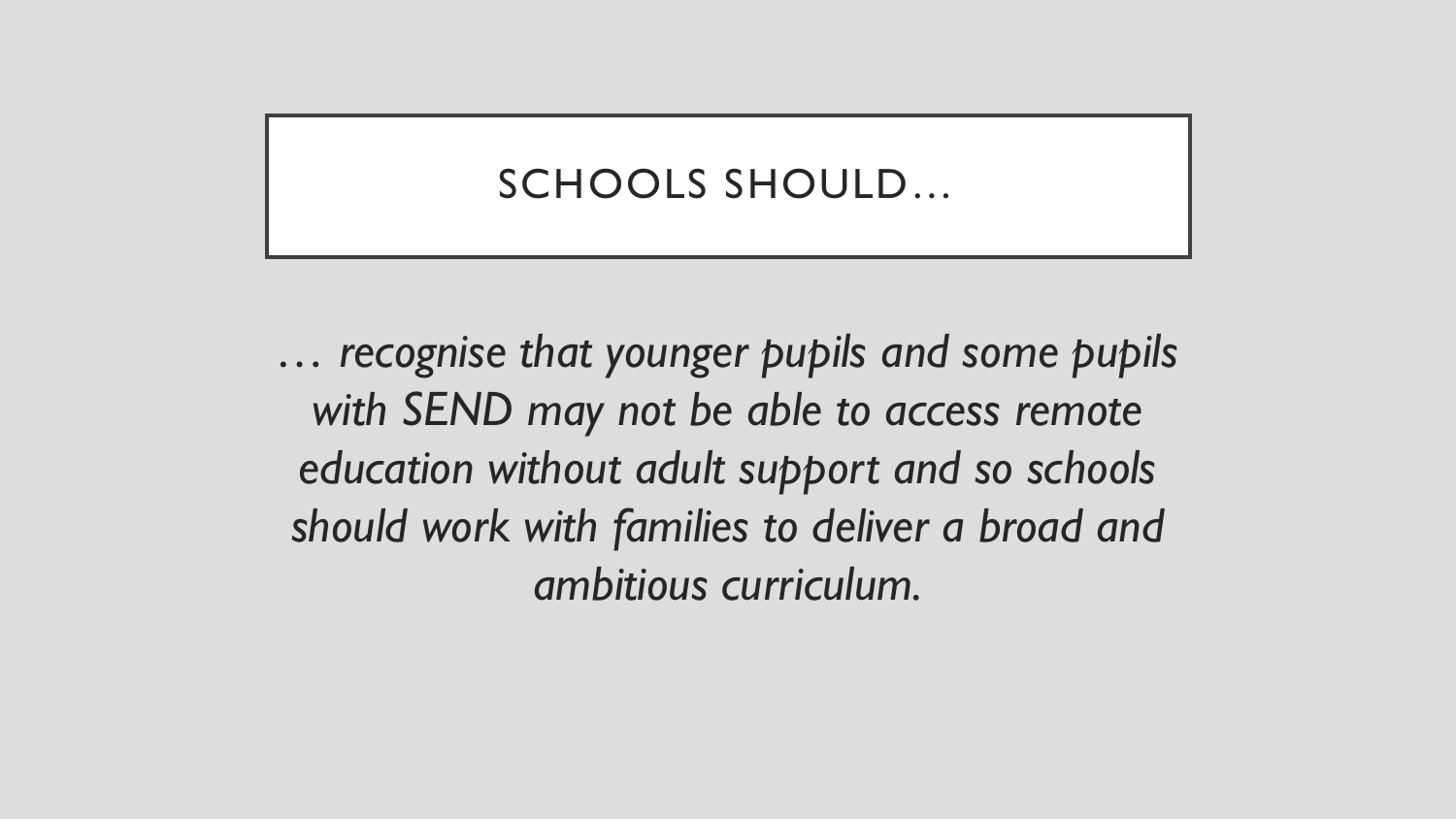#### SUPPORTING SEND AND VULNERABLE PUPILS

- Differentiated packs created and delivered
- Packs to include task management boards and word banks, if applicable
- Nest video inputs to be made available
- Weekly wellbeing check-in calls
- SEND support is available on the school website; families will be directed to this page for support in meeting individual needs
- EHCP targets to be addressed via pre-recorded videos or links to Oak National Academy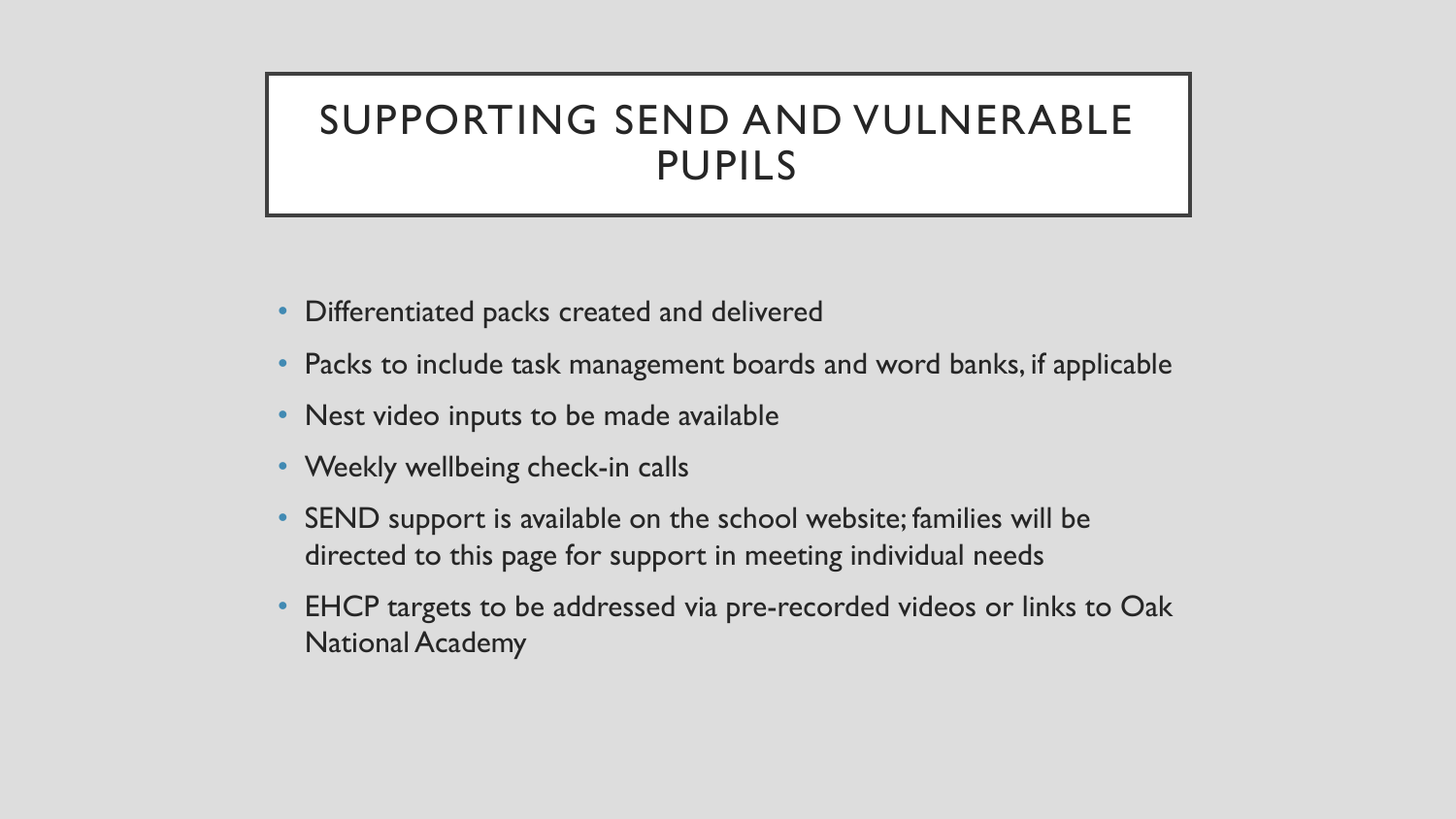### ENCOURAGING PUPIL ENGAGEMENT AND MOTIVATION

| <b>Strategies</b>            | <b>Moving Forward</b>                                                                                       |
|------------------------------|-------------------------------------------------------------------------------------------------------------|
| <b>Feedback</b>              | Quality feedback and next steps in the core<br>subjects<br>Feedback within 24 hours of posting              |
| <b>Weekly</b><br>celebration | One photo per week per class with a<br>supporting explanation to share on Dojo<br><b>Whole School Story</b> |
| Praise                       | Awarding Dojos (as usual practice in school)<br><b>SLT</b> comments                                         |
| Contact                      | Live lesson interaction<br>Phone calls                                                                      |